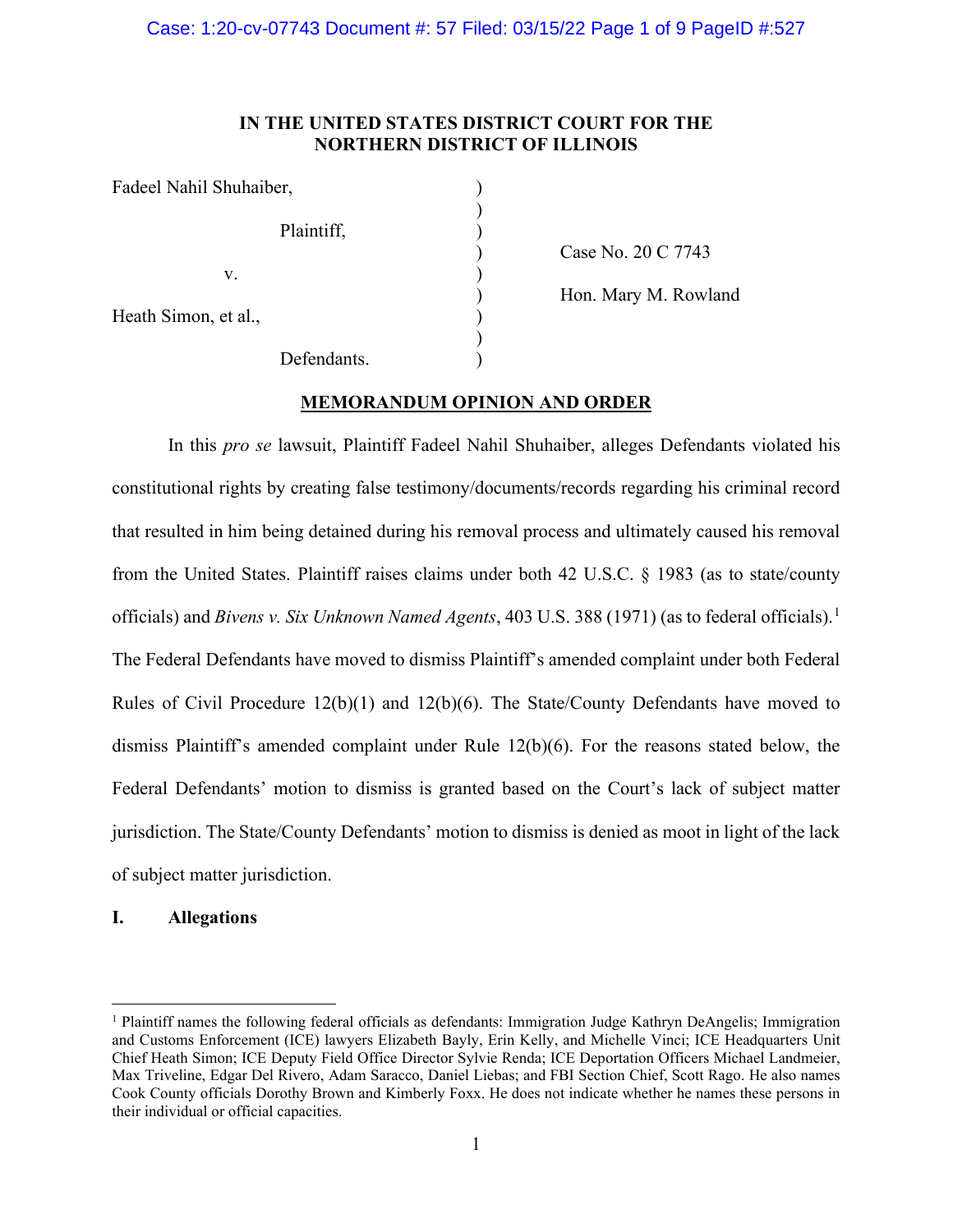## Case: 1:20-cv-07743 Document #: 57 Filed: 03/15/22 Page 2 of 9 PageID #:528

Plaintiff is a native of the United Arab Emirates and entered the United States on a student visa in [2](#page-1-0)014.<sup>2</sup> Dkt. 26-1, Ex. E, p. 51. A year later he was arrested for child pornography; he was convicted and sentenced in 2017 to 5 years in state prison. *Id.*, Ex. 12, p 80.

In December 2017, the Department of Homeland Security charged Shuhaiber with removability pursuant to: INA  $\S 237(a)(1)(B)$ , as an alien who remained in the United States longer than authorized; INA  $\S 237(a)(2)(A)(i)$ , as an alien convicted of a crime involving moral turpitude within five years of admission for which a sentence of one year or more may be imposed; and INA  $\S 237(a)(2)(A)(iii)$ , as an alien who has been convicted of an aggravated felony as defined in INA  $\S$  101(a)(43)(A) (murder, rape, or sexual abuse of a minor). Dkt. 26-1, Ex. 5A, p. 51.

Plaintiff received a copy of his criminal history record from the Illinois State Police on November 3, 2020. Am. Comp. at 20; Dkt. 26-1 Ex. 1, p. 4. That document indicates that Plaintiff was found guilty of two counts of child pornography: Count 1, 720 ILCS  $5/11-20.1(a)(2)$ ,<sup>[3](#page-1-1)</sup> with a sentence of "6[4](#page-1-2)5 DAY(S) CREDIT TIME SERVED" and Count 13, 720 ILCS  $5/11-20(a)(6)$ ,<sup>4</sup> with a sentence of five-years imprisonment. Dkt. 26-1, Ex. 1, p. 4. Plaintiff alleges that this information was incorrect (he was not convicted of Count 1) and this incorrect information was

<span id="page-1-0"></span><sup>2</sup> Plaintiff's Amended Complaint (Dkt. 26) is somewhat difficult to follow. Plaintiff attaches the decision of the immigration judge and other public records as exhibits. The Court takes judicial notice of these documents as they are public records and germane to the allegations in the Amended Complaint. *See Gen. Elec. Capital Corp. v. Lease Resolution Corp*., 128 F.3d 1074, 1080 (7th Cir. 1997) (holding that courts can take notice of matters of public record, including "orders, items appearing in the record of the case, and exhibits attached to the complaint.").

<span id="page-1-1"></span><sup>3</sup> 720 ILCS 5/11-20.1(a)(2) provides: (a) A person commits child pornography who: (2) with the knowledge of the nature or content thereof, reproduces, disseminates, offers to disseminate, exhibits or possesses with intent to disseminate any film, videotape, photograph or other similar visual reproduction or depiction by computer of any child or person with a severe or profound intellectual disability whom the person knows or reasonably should know to be under the age of 18 or to be a person with a severe or profound intellectual disability, engaged in any activity described in subparagraphs (i) through (vii) of paragraph (1) of this subsection;

<span id="page-1-2"></span><sup>&</sup>lt;sup>4</sup> 720 ILCS 5/11-20.1(a)(6) provides: (a) A person commits child pornography who: (6) with knowledge of the nature or content thereof, possesses any film, videotape, photograph or other similar visual reproduction or depiction by computer of any child or person with a severe or profound intellectual disability whom the person knows or reasonably should know to be under the age of 18 or to be a person with a severe or profound intellectual disability, engaged in any activity described in subparagraphs (i) through (vii) of paragraph (1) of this subsection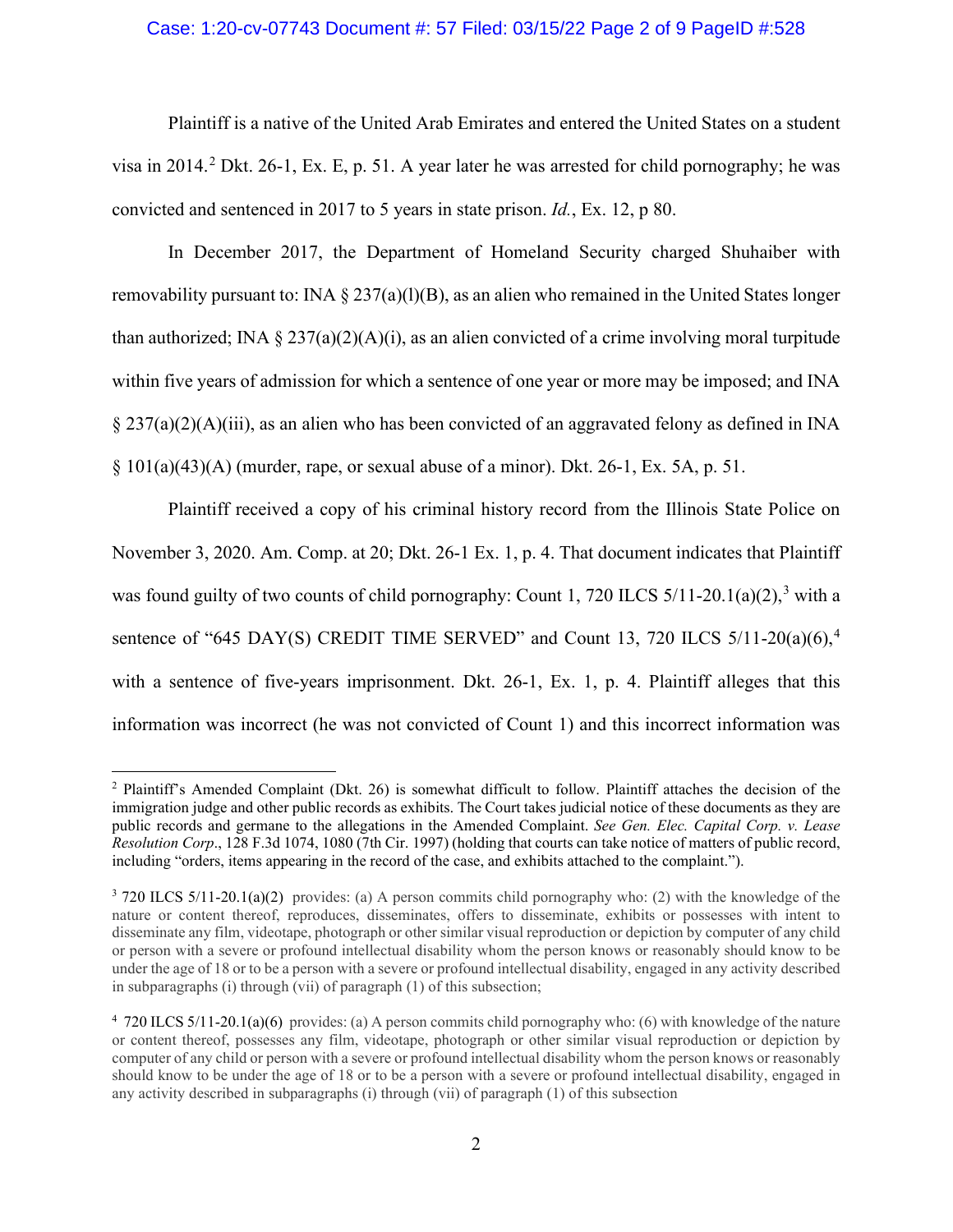### Case: 1:20-cv-07743 Document #: 57 Filed: 03/15/22 Page 3 of 9 PageID #:529

used to incarcerate him during the removal proceedings and as evidence for removal. Am. Compl. p. 19.

Plaintiff was interviewed by an Immigration and Customs Enforcement (ICE) agent, Daniel Liebas, on August 7, 2017. *Id.* at p. 20. Plaintiff alleges that Agent Liebas falsely reported that Plaintiff had been convicted of an aggravated felony. *Id*.

Plaintiff alleges that the Federal Bureau of Investigations used the Illinois State Police Report and Agent Liebas's report to issue a "FBI Rap Sheet." *Id*. The FBI Rap Sheet states that Plaintiff was found guilty in the state court of Counts 1 and 13. Dkt. 26-1 Ex. 3, p. 30. The Rap sheet was used by Michelle Venci and Elizabeth Bayly to start removal procedures by filing a Notice to Appear (NTA), Bond, and Custody Processing Sheet. Am. Comp at 20; Dkt. 26-1, Ex. 2, p. 9. The NTA states that Plaintiff was convicted of Count I in violation of 720 ILCS 5/11- 20.1(a)(2). Dkt. 26-1, Ex. 2, p. 10-12. The Record of Deportable Alien states that Plaintiff would be given NO BOND because of his criminal history. *Id*., p. 12. Another document in the administrative record, dated May 14, 2019 and titled "Additional Charges of Inadmissibility/Deportability" states that Plaintiff was convicted of 720 ILCS 5/11-20.1(a)(6). Dkt. 26-1, Ex. 4, p. 43.

In May 2018, Plaintiff filed a motion to dismiss and an asylum application. Am. Comp. at 21. Plaintiff challenged that he had been convicted on the two counts and the allegation that he had been convicted of an aggravated felony. Dkt. 26-1, Ex. 5, p 46. Immigration Judge DeAngelis relied only on Plaintiff's conviction on Count 13 and found that convictions constituted an aggravated felony. *Id*. Ex. 5A, p. 55. A subsequent NTA filed on May 14, 2019, stated that Plaintiff was convicted of 720 ILCS 5/11-20.1(a)(6). *Id*., p. 48. Plaintiff filed a second motion to dismiss following that NTA. Dkt. 26-1, Ex. 5, p. 46-50.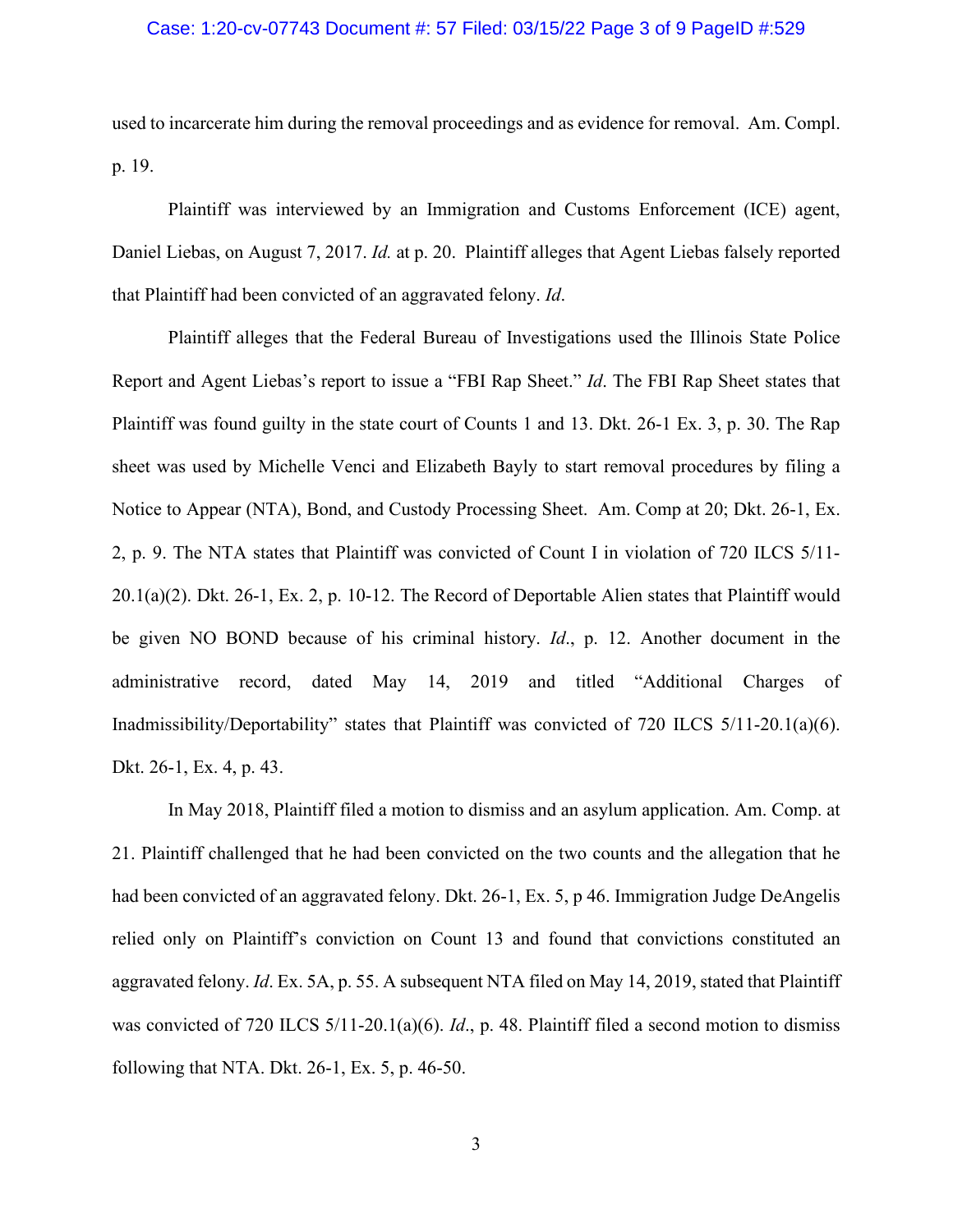#### Case: 1:20-cv-07743 Document #: 57 Filed: 03/15/22 Page 4 of 9 PageID #:530

On May 2, 2019, Plaintiff was transferred from the Illinois Department of Corrections to the custody of ICE. Am. Comp. at p. 21. The next day, Plaintiff met with his deportation officer Adam Saracco who refused to address Plaintiff's concerns that his conviction record was incorrect. (*Id*.)

During a May 13, 2019, video call with Judge DeAngelis and DHS Counsel Bayly, Plaintiff denied the charges against him. *Id.* The next day, DHS Counsel Kelley added an additional criminal "charge" to Plaintiff's NTA.<sup>[5](#page-3-0)</sup> On July 27, 2019, Judge DeAngelis sustained the two charges: conviction of an aggravated felony and a crime of moral turpitude. *Id.* at 26-29. On August 21, 2019, Judge DeAngelis issued her decision, finding that Plaintiff was convicted of an aggravated felony with a five-year sentence making him ineligible for asylum and withholding of removal as a matter of law. Dkt. 26-1, Ex. 5(a), p. 54-55. In the alternative, Judge DeAngelis found that even if Plaintiff's conviction was not considered an aggravated felony, the conviction, his sentence, and the underlying facts of his conviction constituted a particularly serious crime. *Id*., p. 56. Judge DeAngelis cited to Plaintiff's conviction on Count 13, 720 ILCS 5/11-20.a(a)(6). *Id*.

Plaintiff alleges that he was denied parole by ICE Chicago Deputy Field Office Director Sylvie Renda even though he raised the above issues with Deportation Officers Landmeier, Max Triveline, and Edgar Del Rivero on September 20, 2020. Am. Comp. p. 22. Plaintiff further alleges that his detention exposed him to COVID-19. *Id*., p. 17-18.

Instead of appealing Judge DeAngelis's decision, Plaintiff petitioned the Seventh Circuit United States Court of Appeals. *Shuhaiber v. Barr*, No. 19-2960. The Court dismissed that petition because Plaintiff had not exhausted his administrative remedies. *Id*. Plaintiff then successfully petitioned the immigration court to reopen his case and reissue the removal order so that he could

<span id="page-3-0"></span><sup>&</sup>lt;sup>5</sup> A "charge" is a way to categorize a crime such as an aggravated felony or a crime of moral turpitude.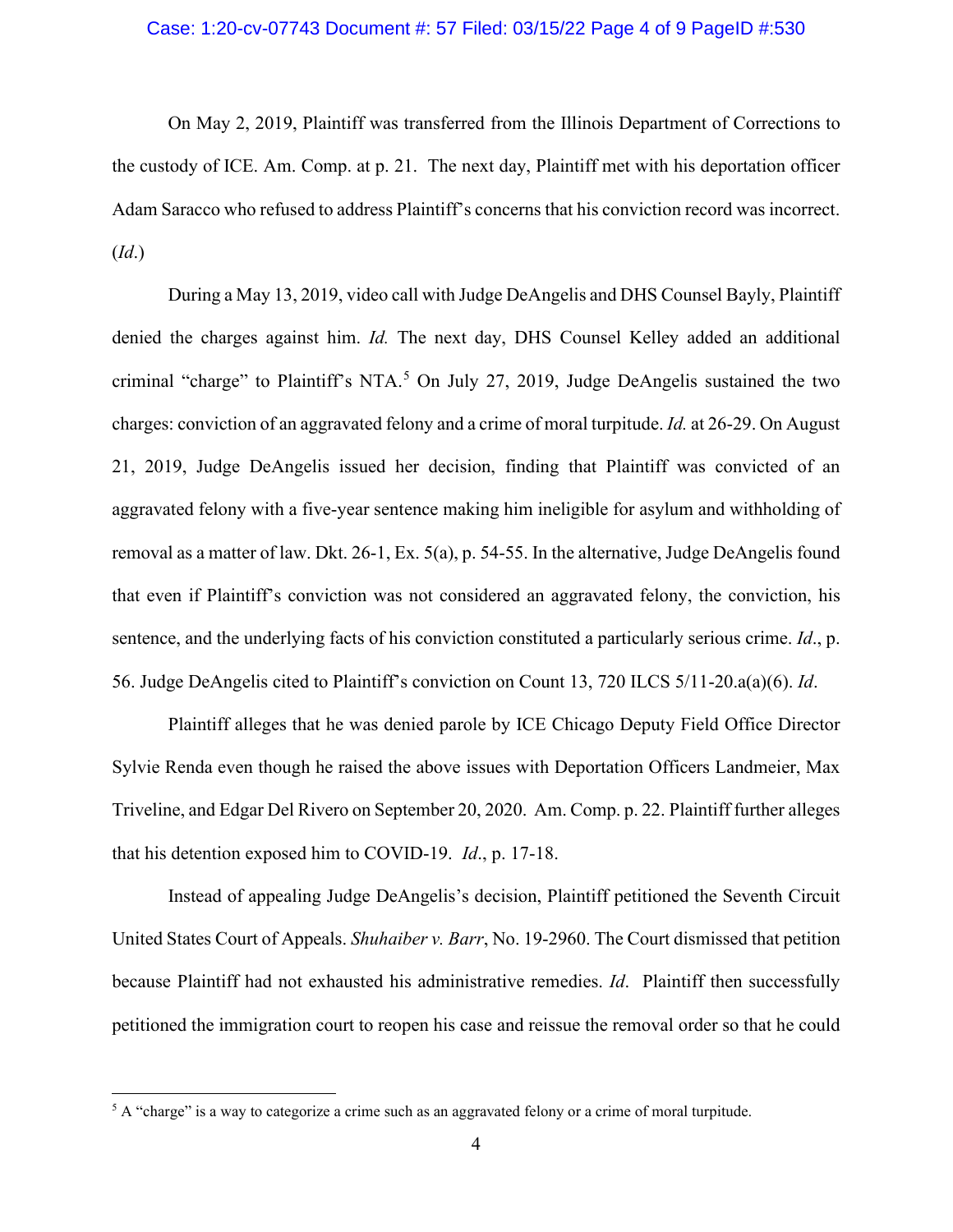#### Case: 1:20-cv-07743 Document #: 57 Filed: 03/15/22 Page 5 of 9 PageID #:531

pursue his administrative remedies by filing an appeal with the Board of Immigration. Am. Comp. p. 22. Plaintiff withdrew that appeal due to a family medical issue in another country, and he has since been removed from the United States. *Id*.

In May 2020, Plaintiff filed suit seeking review of his removal order. *Shuhaiber v. ICE*, No. 20 C 2748 (N.D. Ill. (Chang, J.)). In the civil lawsuit, Plaintiff argued that Judge DeAngelis erred in concluding that his criminal conviction was an aggravated felony and that it was a crime of moral turpitude. (No. 20 C 2748, Dkt. 7, pgs. 3-10). Plaintiff's allegations included the same issues he raises in the present action regarding incorrect documentation and findings by Judge DeAngelis. Judge Chang dismissed Plaintiff's suit for lack of subject matter jurisdiction pursuant to 8 U.S.C. § 1252. (No. 20 C 2748, Dkt. 10).

In July 2020, Plaintiff filed a habeas petition seeking review of his order of removal and release from custody. *Shuhaiber v. ICE*, No. 20 C 50290 (N.D. Ill.) (Pallmeyer, J.). Plaintiff's allegations again included the same issues he raises here regarding incorrect documentation and findings by Judge DeAngelis. *Id*., Dkt. 1. Plaintiff relied on the same exhibits and documents as he does in the present lawsuit. *Id*. Judge Pallmeyer dismissed the habeas petition for lack of subject matter jurisdiction. *Id.,* Dkt. 10. That dismissal was affirmed by the Seventh Circuit. *Shuhaiber v. ICE*, No. 20-2823, 834 Fed. App'x. 282 (7th Cir. 2021).

## **II. Analysis**

Federal Defendants move under Federal Rule of Civil Procedure  $12(b)(1)$  to dismiss Plaintiff's claims for lack of subject matter jurisdiction, and under Federal Rule of Civil Procedure 12(b)(6) for failure to state a claim upon which relief may be granted.

As to the 12(b)(1) motion, a plaintiff "bears the burden of establishing that the jurisdictional requirements have been met." *Ctr. for Dermatology and Skin Cancer, Ltd. v. Burwell*, 770 F.3d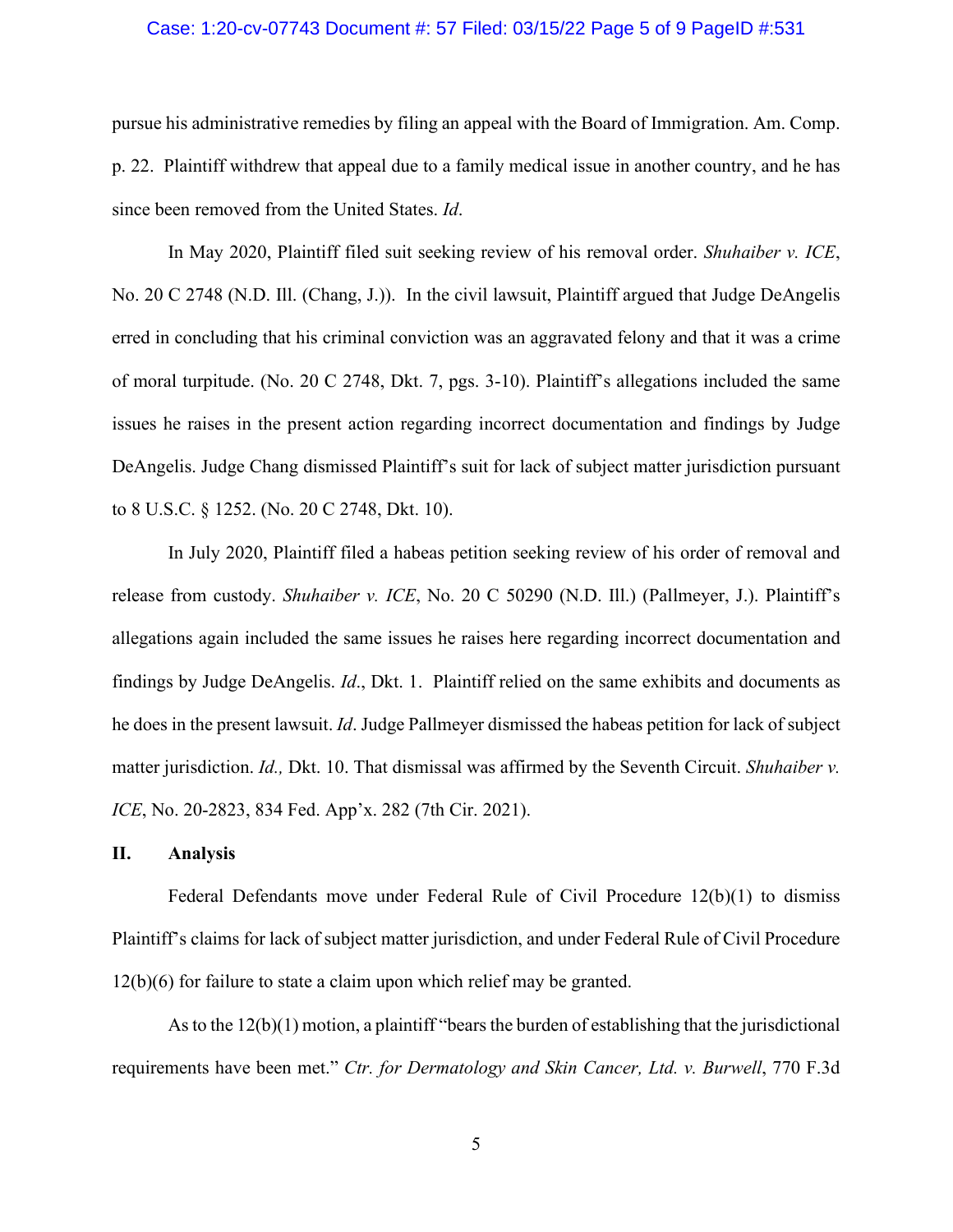#### Case: 1:20-cv-07743 Document #: 57 Filed: 03/15/22 Page 6 of 9 PageID #:532

586, 588–89 (7th Cir. 2014). When addressing a 12(b)(1) motion, the court may look beyond the jurisdictional allegations of the complaint and consider whatever evidence has been submitted on the jurisdictional issue to determine whether subject matter jurisdiction exists. *St. John's United Church of Christ v. City of Chicago*, 502 F.3d 616, 626 (7th Cir. 2007). Under both 12(b)(1) and 12(b)(6), the Court accepts as true the well-pleaded factual allegations, drawing all reasonable inferences in the plaintiff's favor. *Burwell*, 770 F.3d at 588–89; *McCauley v. City of Chicago*, 671 F.3d 611, 616 (7th Cir. 2011).

"Federal courts are courts of limited jurisdiction. They possess only that power authorized by Constitution and statute, which is not to be expanded by judicial decree." *Kokkonen v. Guardian Life Ins. Co. of Am.*, 511 U.S. 375, 377 (1994) (citations omitted). In the immigration context, federal law provides that "no court shall have jurisdiction to hear any cause or claim by or on behalf of any alien arising from the decision or action by the Attorney General to commence proceedings, adjudicate cases, or execute removal orders against any alien under this chapter." 8 U.S.C. § 1252(g); *see also, Reno v. American-Arab Anti-Discrimination Committee*, 525 U.S. 471, 482 (1999) (provision's scope is limited to the three named actions—commencement of proceedings, adjudication of cases, and execution of removal orders); *Sharif ex rel. Sharif v. Ashcroft*, 280 F.3d 786, 787 (7th Cir. 2002). An alien cannot evade the jurisdictional bar of Section 1252(g) by recharacterizing his claim, that in reality, attacks the decision to execute removal. *Gomez-Chavez v. Perryman*, 308 F.3d 796, 800 (7th Cir. 2002). Section 1252(g) applies to both direct reviews of immigration orders as well as collateral attacks, such a civil damages suit. *Humphries v. Various Fed. USINS Employees*, 164 F.3d 936, 942 (5th Cir. 1999). If the decision to commence a proceeding, adjudicate a case, or execute a removal order is a direct cause of the alleged injury, then § 1252(g) divests the district court of jurisdiction over that civil claim. *Id*.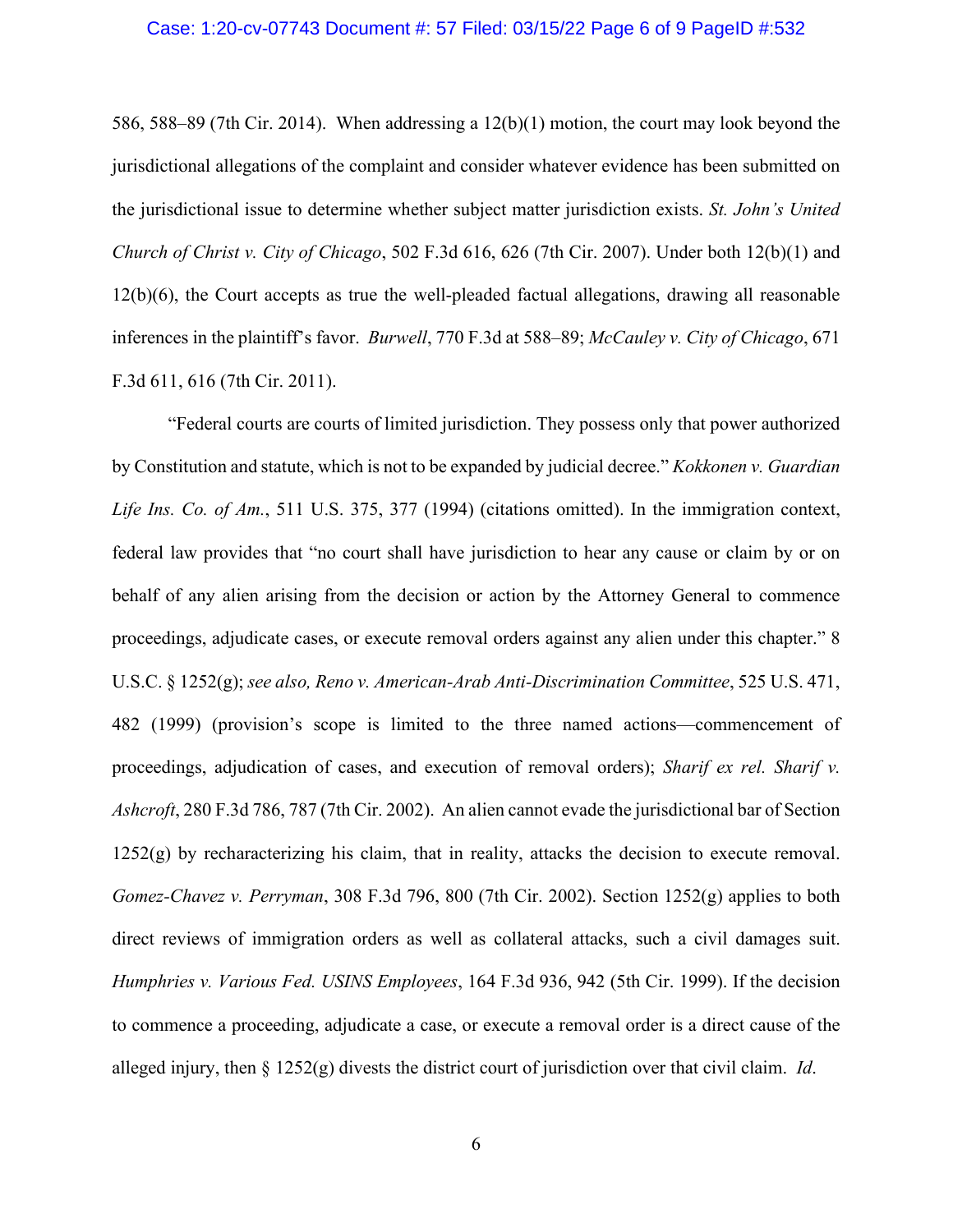#### Case: 1:20-cv-07743 Document #: 57 Filed: 03/15/22 Page 7 of 9 PageID #:533

Here, Plaintiff argues that he "clearly stated" in his amended complaint that he was not challenging his removal but instead was raising a "direct attack on each statement and each testimony made by each named defendant." Dkt. 55, p. 2. He argues that a simple review of the records he attached to his amended complaint show that the "only matters" he is bringing before the Court are the false statements and testimonies by the Defendants that were made to the Attorney General's Office, the Immigration Court, and the Federal Court. *Id*.

Regardless of Plaintiff's assertions that the present claims are not an attack on his removal, the allegations and the alleged false documents and statements flow directly from the decision to commence removal proceedings, the adjudication of those proceedings, and the ultimate execution of his removal. As Plaintiff alleges the "series of false documents and false accusations were incorporated by these agencies [FBI, ICE, and DHS] in my removal proceedings and were used as evidence to get me removed [out] of the country." Am. Compl. p. 19. Thus, it is clear that the same alleged false documents and statements that form the basis of his present civil claims were part and parcel of his immigration proceedings. This includes his detention during the proceedings in which he alleges that his detention was unconstitutional because it exposed him to COVID-19.

This becomes even more clear when one reviews Plaintiff's multiple attempts in other lawsuits challenging his removal proceedings and ultimate removal. Before the instant suit, Plaintiff filed three lawsuits/petitions challenging his immigration proceedings. Those challenges all involved the same alleged false documents and testimonies that form the basis of his present claims. This bolsters the finding that the basis of his present civil claims is directly related to the decision to commence, adjudicate, and execute his removal. *See Estrada v. Holder*, 604 F.3d 402, 408 (7th Cir. 2010) (affirming dismissal of complaint for lack of subject-matter jurisdiction where plaintiff alleged that he never received notice of the INS's intent to rescind his permanent-resident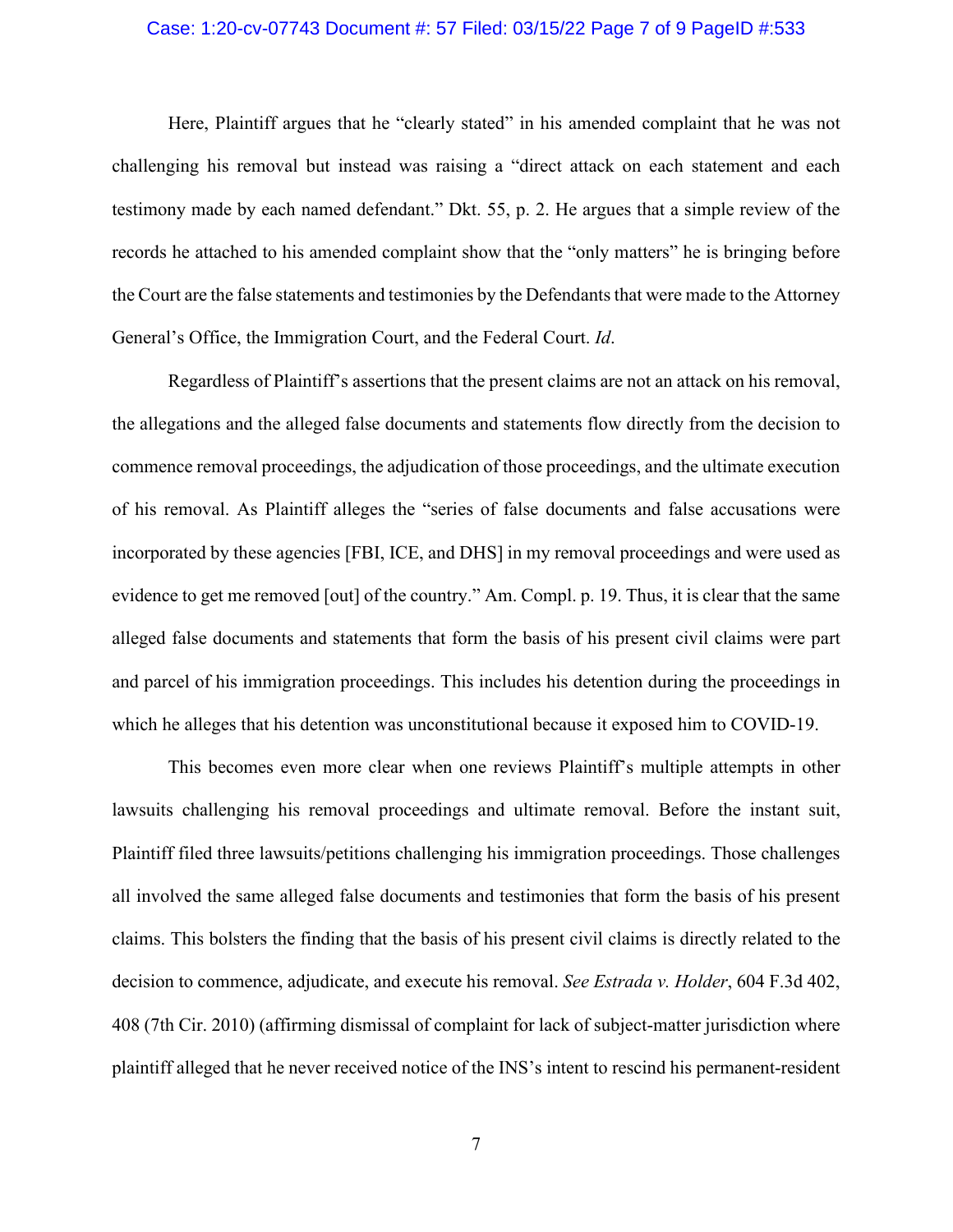#### Case: 1:20-cv-07743 Document #: 57 Filed: 03/15/22 Page 8 of 9 PageID #:534

status); *Kightlinger v. Napolitano*, No. 10 C 0121, 2011 WL 13136043 (S.D. Ill. May 27, 2011) (Reagan, J.) (dismissing claims related to removal proceedings for lack of jurisdiction because allegations "either directly arose from or are inextricably linked" to the removal proceedings) (affirmed *Kightlinger v. Napolitano*, 500 Fed. App'x. 511, 514 (7th Cir. 2013) (unpublished) (dismissal of complaint for lack of jurisdiction proper because plaintiff's "challenges to the immigration proceedings are actually challenges to orders that were part and parcel to the deportation proceedings"); *Vargas v. Beth*, 378 F. Supp. 3d 716, 723 (E.D. Wis. 2019) (district court lacked jurisdiction over claim that the removal court lacked jurisdiction as the resolution of that claim in plaintiff's favor "would necessarily amount to an invalidation of his order of removal"); *Nino v. Johnson*, No. 16 C 287, 2016 WL 6995563 (N.D. Ill. Nov. 30, 2016) (St. Eve., J.) (finding lack of jurisdiction over plaintiff's due process claims related to revocation proceedings); *Maina v. Lynch*, No. 15 C 0113, 2016 WL 2594813 (S.D. Ind. May 5, 2016) (Young, J.) (same); *Khorrami v. Rolince*, 493 F. Supp. 2d 1061, 1068 (N.D. Ill.) (district court lacked jurisdiction over Fourth Amendment claim predicated on plaintiff's arrest and detention because that arrest and detention "flowed directly" from the decision to commence removal proceedings); *Maci v. Hable*, No. 19 C 0201, 2020 WL 4480869 (S.D. Tex. July 9, 2020) (Morgan, J.) (recommending dismissal of plaintiff's civil rights and tort claims alleging he was falsely imprisoned and subjected to removal for lack of jurisdiction because the claims "flow directly from the decisions made by the immigration officials in adjudicating his asylum claim [] and executing a removal order").

For the foregoing reasons, the Court finds that it lacks subject matter jurisdiction over all of Plaintiff's claims under 8 U.S.C. § 1252(g). Because the Court lacks subject matter jurisdiction over Plaintiff's claims, the Court need not address Defendants' other arguments.